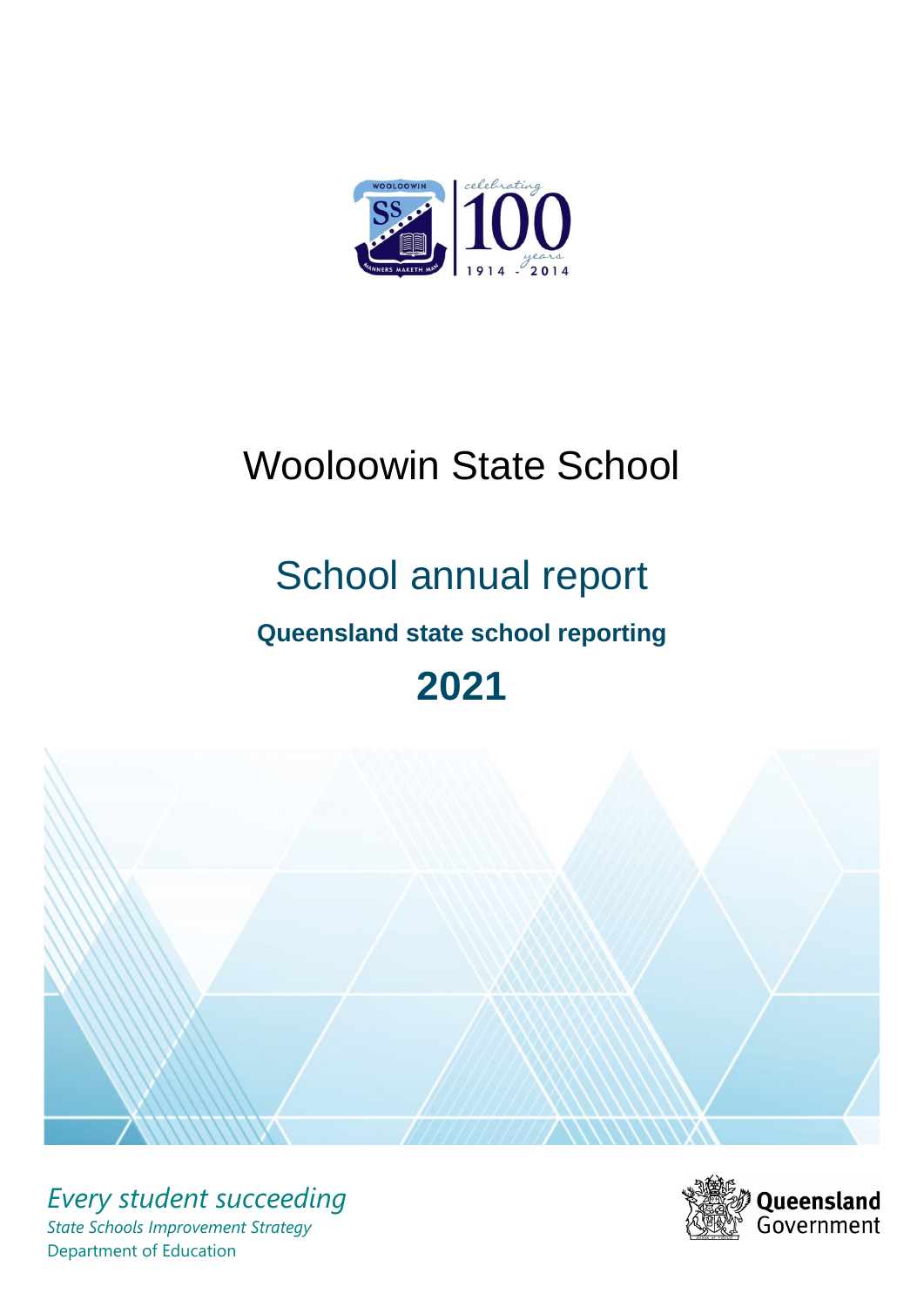**OFFICIAL – Public** Published as information source only. Public information used to create this report may not appear in this format in the public domain Please refer to disclaimer information.

#### **Contact details**

| <b>Postal Address</b> | PO Box 1277 Lutwyche 4030       |
|-----------------------|---------------------------------|
| <b>Phone</b>          | $(07)$ 3622 1777                |
| Fax                   | $(07)$ 3622 1700                |
| Email                 | principal@wooloowinss.eq.edu.au |
| Website               | https://wooloowinss.eq.edu.au   |

#### **Disclaimer**

The materials presented in this report are distributed by the Department of Education (the department) as an information source only.

The information and data in this report is subject to change without notice.<br>The department makes no statements, representations, or warranties about the accuracy or completeness of, and you should not rely on, any informa report.

The department disclaim all responsibility and all liability (including without limitation, liability in negligence) for all expenses, losses, damages and costs you might incur as a result of the information in this report being inaccurate or incomplete in any way, and for any reason. Despite our best efforts, the department makes no warranties that the information in this report is free of infection by computer viruses or other contamination.

2021 School annual report Wooloowin State School 2008 120 November 2008 120 November 2008 120 November 2008 120 November 2008 120 November 2008 120 November 2008 120 November 2008 120 November 2008 120 November 2008 120 November 2008 120 November 2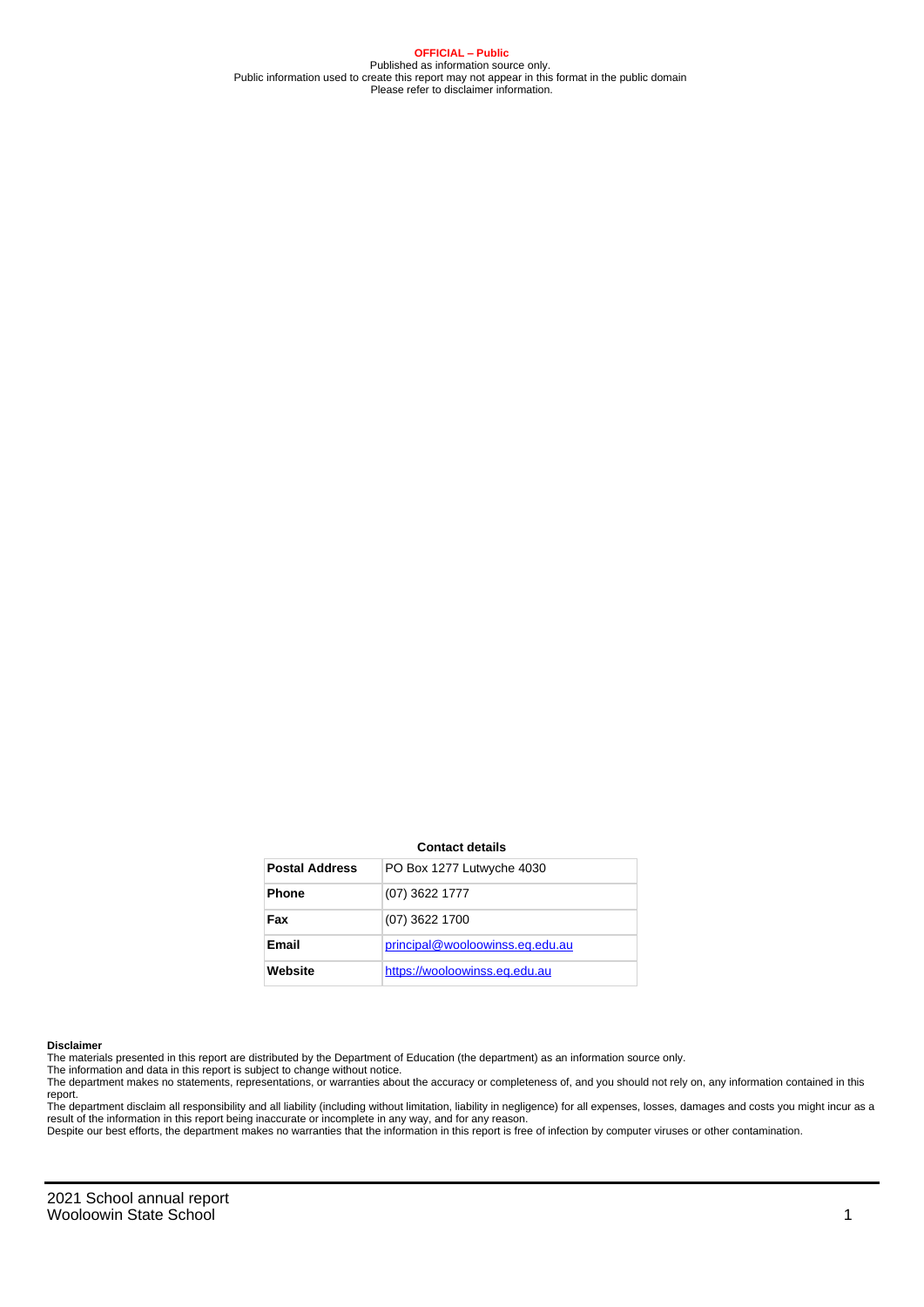| School context                   |                                                                                                                                                                                              |
|----------------------------------|----------------------------------------------------------------------------------------------------------------------------------------------------------------------------------------------|
| Coeducational or single sex      | Coeducational                                                                                                                                                                                |
| <b>Independent Public School</b> | No.                                                                                                                                                                                          |
| Year levels offered in 2021      | Prep Year - Year 6                                                                                                                                                                           |
| Webpages                         | Additional information about Queensland state schools is located on the:<br>My School website<br>Queensland Government data website<br>Queensland Government schools directory website.<br>٠ |

# **Characteristics of the student body**

### **Student enrolments**

#### **Table 1: Student enrolments by year level**

|                   |      | <b>February</b> |      |      | <b>August</b> |      |
|-------------------|------|-----------------|------|------|---------------|------|
| <b>Year Level</b> | 2019 | 2020            | 2021 | 2019 | 2020          | 2021 |
| <b>Prep Year</b>  | 58   | 51              | 51   | 58   | 50            | 47   |
| Year 1            | 52   | 58              | 51   | 54   | 61            | 52   |
| Year 2            | 47   | 51              | 60   | 45   | 53            | 57   |
| Year <sub>3</sub> | 46   | 47              | 49   | 46   | 45            | 49   |
| Year 4            | 42   | 46              | 46   | 45   | 46            | 46   |
| Year 5            | 39   | 36              | 39   | 43   | 36            | 39   |
| Year <sub>6</sub> | 48   | 42              | 38   | 48   | 40            | 38   |
| <b>Total</b>      | 332  | 331             | 334  | 339  | 331           | 328  |

Notes

1. Student counts include headcount of all full- and part-time students at the school.

## **Average class sizes**

#### **Table 2: Average class size information for each phase of schooling**

| <b>Year Levels</b> | 2019 | 2020 | 2021 |
|--------------------|------|------|------|
| Prep – Year 3      | 22   | 23   | 23   |
| Year 4 – Year 6    | つつ   | 24   | 25   |

Notes

1. Classes are measured against the target of 25 students per teacher in Prep to Year 3 and Years 11 to 12, and target of 28 students per teacher in Years 4 to 10. Where composite classes exist across cohorts (e.g. Year 3/4) the class size targets would be the lower cohort target.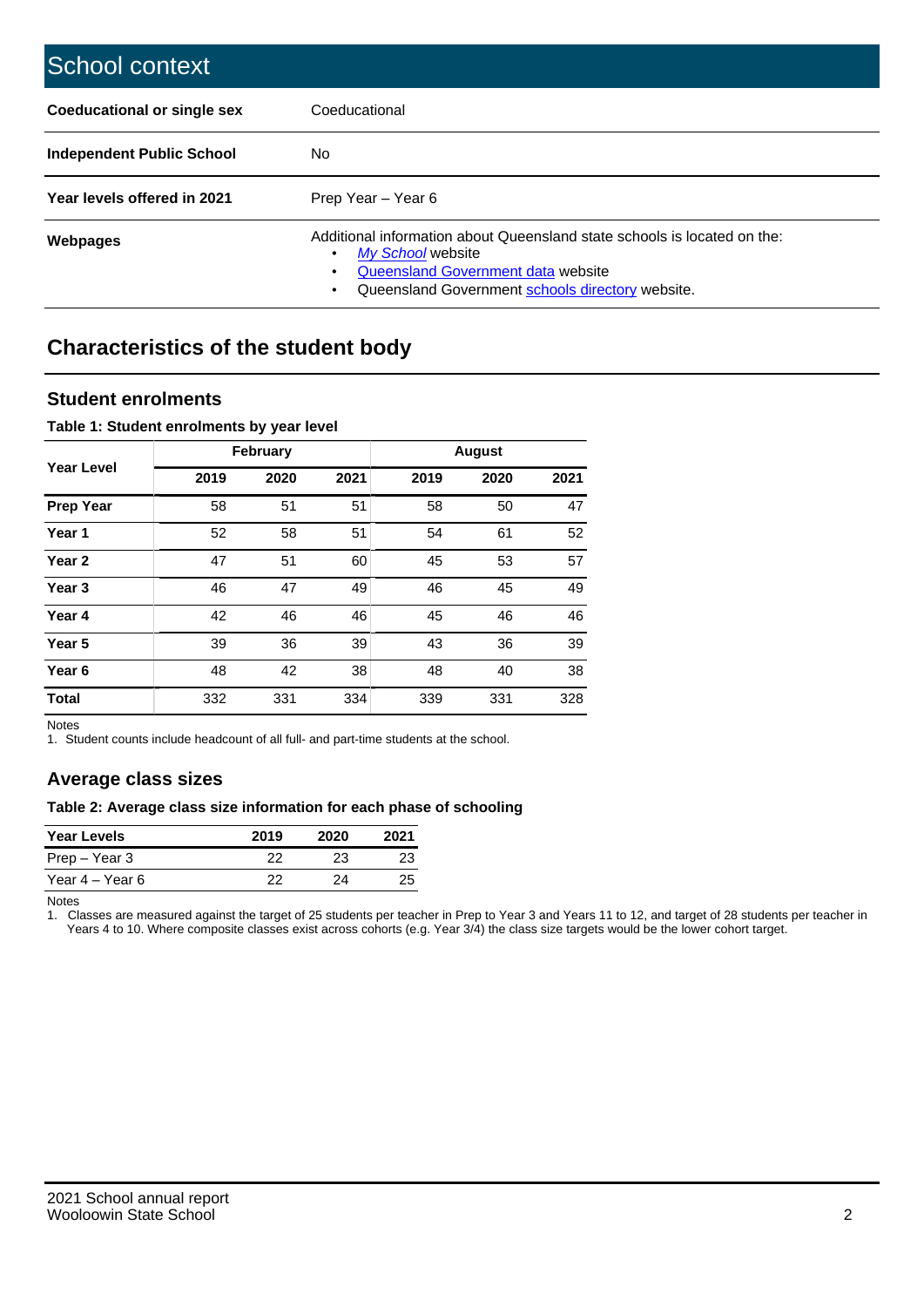## **Respectful relationships education**

To support students' learning, health and wellbeing all state schools are required to implement respectful relationships education through the Prep to Year 10 Australian Curriculum: Health and Physical Education and/or through school pastoral care programs across Prep to Year 12.

### **Parent, student and staff satisfaction**

Tables 3–5 show selected items from the Parent/Caregiver, Student and Staff School Opinion Surveys. In response to the COVID-19 health emergency, the annual school opinion surveys of students, teachers and staff were not administered in 2020. A new time series started in 2021 and data from this collection is not considered directly comparable with earlier collections due to significant methodology changes.

For state level information go to the **[School Opinion Survey](https://qed.qld.gov.au/publications/reports/statistics/schooling/schools/schoolopinionsurvey) webpage**.

#### **Table 3: Parent/Caregiver Survey**

| Percentage of parents/caregivers who agree <sup>1</sup> that:                                               | 2019   | 2020 | 2021  |
|-------------------------------------------------------------------------------------------------------------|--------|------|-------|
| This is a good school.                                                                                      | 92.5%  |      | 93.2% |
| My child likes being at this school. <sup>2</sup>                                                           | 95.1%  |      | 93.2% |
| My child feels safe at this school. <sup>2</sup>                                                            | 97.6%  |      | 95.5% |
| My child's learning needs are being met at this school. <sup>2</sup>                                        | 87.8%  |      | 89.7% |
| My child is making good progress at this school. <sup>2</sup>                                               | 97.6%  |      | 92.0% |
| Teachers at this school expect my child to do his or her best. <sup>2</sup>                                 | 100.0% |      | 96.6% |
| Teachers at this school provide my child with useful feedback about his or her school<br>work. <sup>2</sup> | 90.0%  |      | 91.9% |
| Teachers at this school motivate my child to learn. <sup>2</sup>                                            | 92.5%  |      | 92.0% |
| Teachers at this school treat students fairly. <sup>2</sup>                                                 | 85.0%  |      | 93.3% |
| can talk to my child's teachers about my concerns. <sup>2</sup>                                             | 95.1%  |      | 93.2% |
| This school works with me to support my child's learning. <sup>2</sup>                                      | 92.5%  |      | 92.0% |
| This school takes parents' opinions seriously. <sup>2</sup>                                                 | 86.8%  |      | 88.5% |
| Student behaviour is well managed at this school. <sup>2</sup>                                              | 92.7%  |      | 84.3% |
| This school looks for ways to improve. <sup>2</sup>                                                         | 87.2%  |      | 91.5% |
| This school is well maintained. <sup>2</sup>                                                                | 92.5%  |      | 95.5% |

Notes

1. Agree represents the percentage of respondents who Somewhat Agree, Agree or Strongly Agree with the statement.

2. Nationally agreed parents/caregiver items.

3. DW = Data withheld to ensure confidentiality.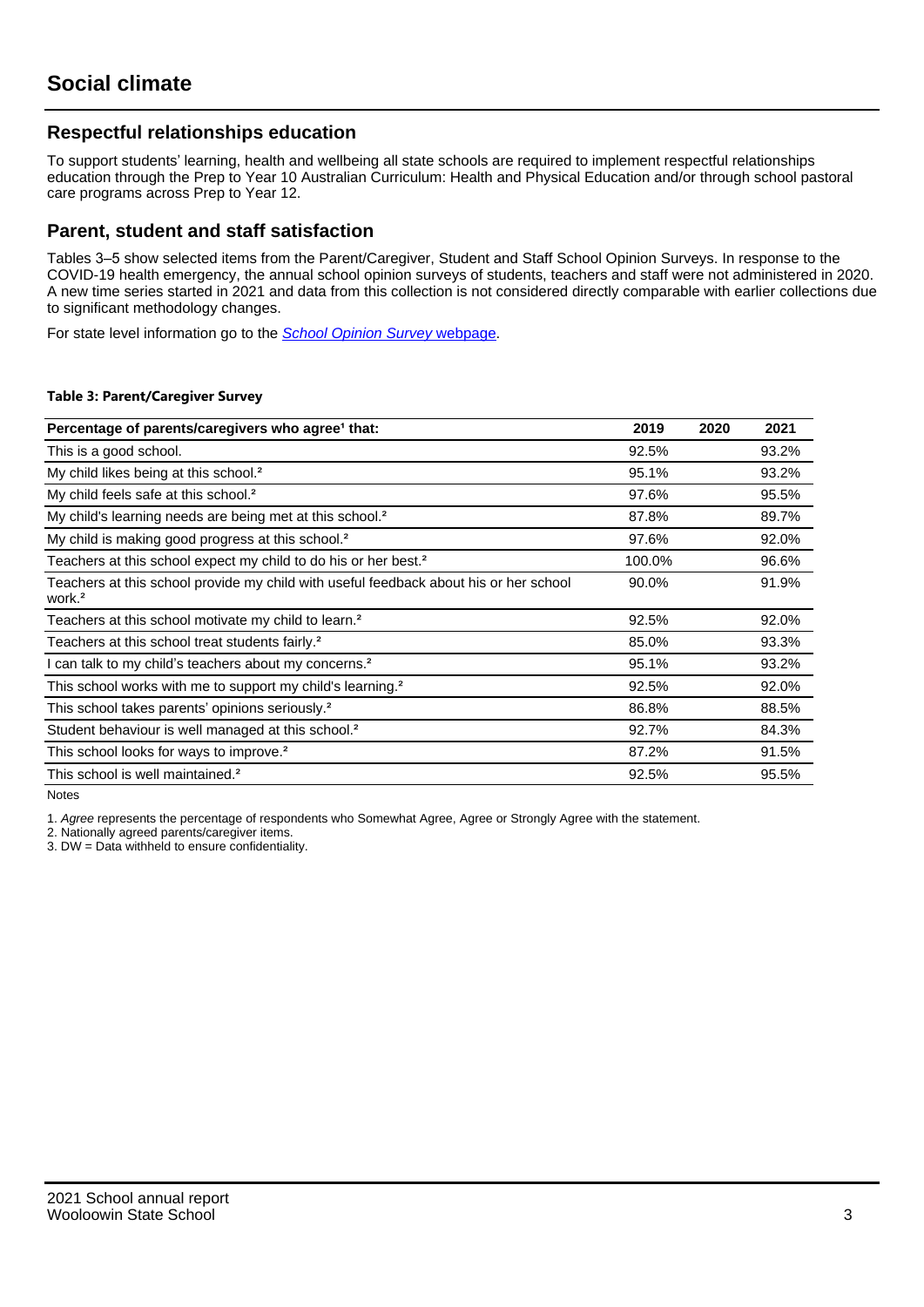#### **Table 4: Student Survey**

| Percentage of students who agree <sup>1</sup> that:                            | 2019   | 2020 | 2021   |
|--------------------------------------------------------------------------------|--------|------|--------|
| I like being at my school. <sup>2</sup>                                        | 100.0% |      | 92.3%  |
| I feel safe at my school. <sup>2</sup>                                         | 96.2%  |      | 92.9%  |
| My teachers motivate me to learn. <sup>2</sup>                                 | 100.0% |      | 100.0% |
| My teachers expect me to do my best. <sup>2</sup>                              | 100.0% |      | 100.0% |
| My teachers provide me with useful feedback about my school work. <sup>2</sup> | 97.5%  |      | 92.9%  |
| Teachers at my school treat students fairly. <sup>2</sup>                      | 93.8%  |      | 89.3%  |
| I can talk to my teachers about my concerns. <sup>2</sup>                      | 92.5%  |      | 92.6%  |
| My school takes students' opinions seriously. <sup>2</sup>                     | 88.5%  |      | 85.2%  |
| Student behaviour is well managed at my school. <sup>2</sup>                   | 97.5%  |      | 82.1%  |
| My school looks for ways to improve. <sup>2</sup>                              | 96.2%  |      | 100.0% |
| My school is well maintained. <sup>2</sup>                                     | 98.7%  |      | 96.2%  |
| My school gives me opportunities to do interesting things. <sup>2</sup>        | 96.2%  |      | 89.3%  |

Notes

1. Agree represents the percentage of respondents who Somewhat Agree, Agree or Strongly Agree with the statement.

2. Nationally agreed student items.

3. DW = Data withheld to ensure confidentiality.

#### **Table 5: Staff Survey**

| Percentage of staff who agree <sup>1</sup> that:                                                            | 2019   | 2020 | 2021   |
|-------------------------------------------------------------------------------------------------------------|--------|------|--------|
| I feel confident embedding Aboriginal and Torres Strait Islander perspectives across the<br>learning areas. | 100.0% |      | 94.4%  |
| I enjoy working at this school. <sup>2</sup>                                                                | 100.0% |      | 100.0% |
| I feel this school is a safe place in which to work. <sup>2</sup>                                           | 100.0% |      | 100.0% |
| I receive useful feedback about my work at this school. <sup>2</sup>                                        | 85.3%  |      | 95.2%  |
| Students are encouraged to do their best at this school. <sup>2</sup>                                       | 100.0% |      | 100.0% |
| Students are treated fairly at this school. <sup>2</sup>                                                    | 100.0% |      | 100.0% |
| Student behaviour is well managed at this school. <sup>2</sup>                                              | 97.1%  |      | 95.7%  |
| Staff are well supported at this school. <sup>2</sup>                                                       | 90.9%  |      | 100.0% |
| This school takes staff opinions seriously. <sup>2</sup>                                                    | 93.8%  |      | 95.7%  |
| This school looks for ways to improve. <sup>2</sup>                                                         | 97.1%  |      | 100.0% |
| This school is well maintained. <sup>2</sup>                                                                | 100.0% |      | 100.0% |
| This school gives me opportunities to do interesting things. <sup>2</sup>                                   | 97.0%  |      | 95.5%  |

Notes

1. Agree represents the percentage of respondents who Somewhat Agree, Agree or Strongly Agree with the statement.

2. Nationally agreed staff items.

3. DW = Data withheld to ensure confidentiality.

## **Description of how this school manages non-attendance**

Queensland state schools manage non-attendance in line with the Queensland Department of Education procedures: [Managing Student Absences and Enforcing Enrolment and Attendance at State Schools](https://ppr.qed.qld.gov.au/pp/managing-student-absences-and-enforcing-enrolment-and-attendance-at-state-schools-procedure); and [Roll Marking in State Schools,](https://ppr.qed.qld.gov.au/pp/roll-marking-in-state-schools-procedure) which outline processes for managing and recording student attendance and absenteeism.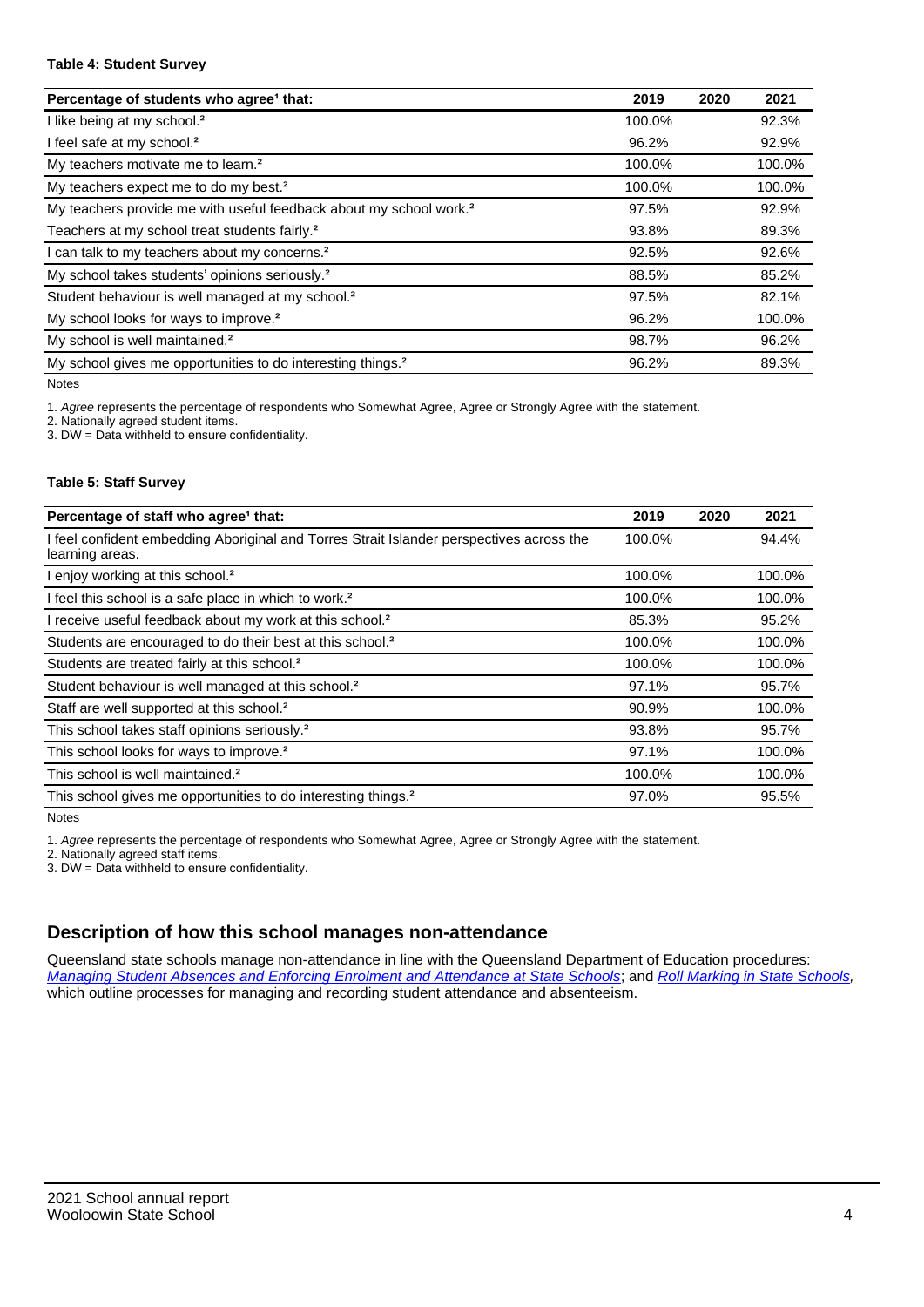## **School disciplinary absences**

#### **Table 6: Count of school disciplinary absences at this school**

| Type of school disciplinary absence | 2019 | 2020 | 2021 |
|-------------------------------------|------|------|------|
| Short suspension                    |      |      | 5    |
| Long suspension                     |      |      |      |
| Exclusion                           |      |      |      |
| Total                               |      |      | 5    |

Notes

1. School disciplinary absence (SDA) data is a total of short suspensions (1–10 days), long suspensions (11–20 days), exclusions and cancellations. 2. The number of SDAs is not the number of students who received an SDA as one student may be suspended several times in a school year. Each time a student is suspended it is recorded as an additional SDA. The data does not reflect the outcomes of appeal decisions.

3. 2020 data was impacted by the COVID-19 health emergency. There were significantly fewer SDAs during the home-based learning period (the first five weeks of Term 2) compared to other years.

# **School funding**

## **School income broken down by funding source**

School income, reported by financial year accounting cycle using standardised national methodologies and broken down by funding source is available via the  $My$  School website.

#### **How to access our income details**

- 1. Click on the My School link <http://www.myschool.edu.au/>.
- 2. Enter the school name or suburb of the school you wish to search.

|  | Search by school name or suburb |  | <b>School sector</b> |  | $\sim$ and $\sim$ represents the set of $\sim$ | <b>State</b> |  |  |  |
|--|---------------------------------|--|----------------------|--|------------------------------------------------|--------------|--|--|--|
|--|---------------------------------|--|----------------------|--|------------------------------------------------|--------------|--|--|--|

3. Click on View School Profile to access the school's profile.



4. Click on Finances and select the appropriate year to view school financial information.

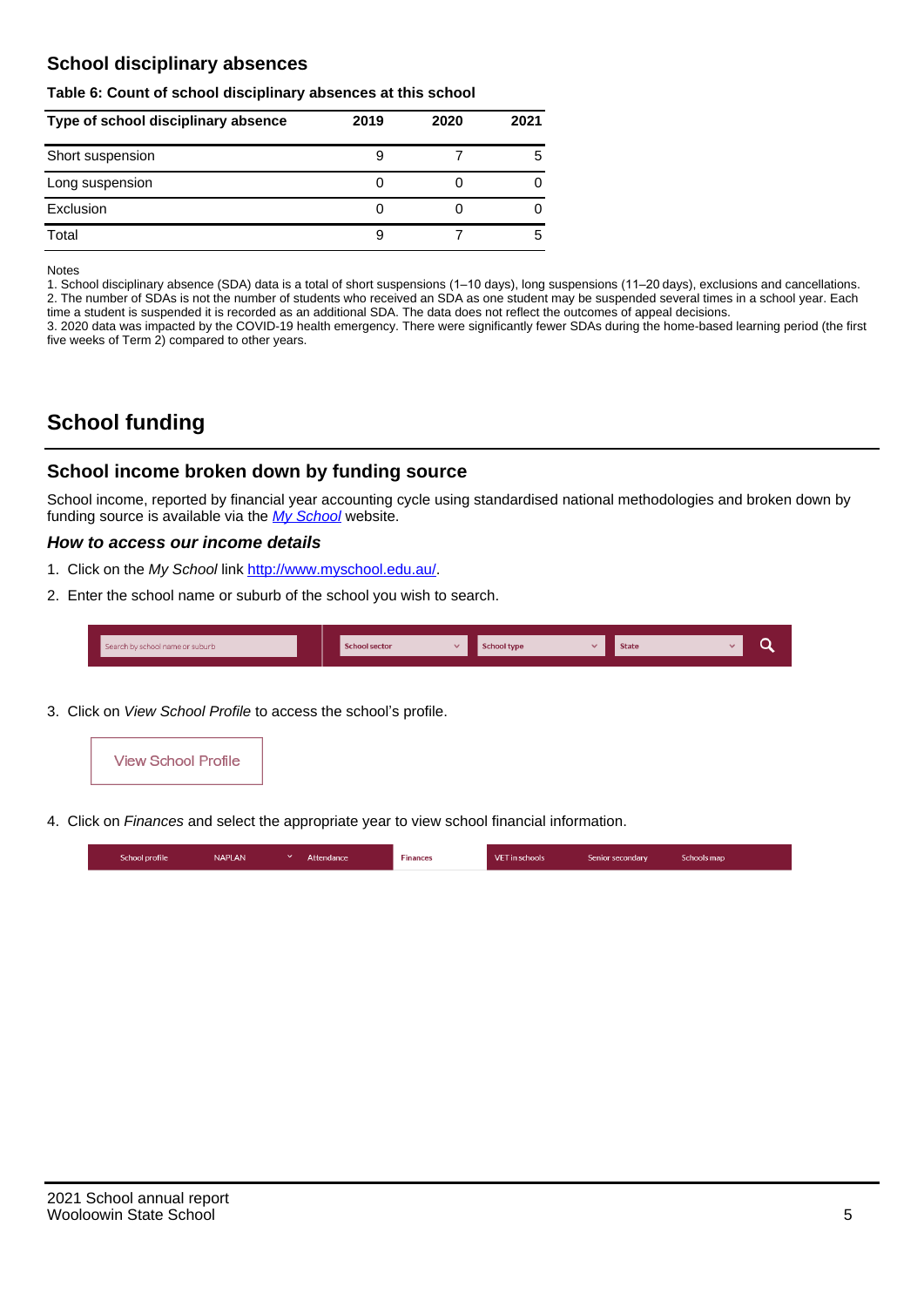## **Teacher standards and qualifications**

The Teacher registration eligibility requirements: Policy (p.1) states:

To be eligible for registration, a person must satisfy the Queensland College of Teachers (QCT) that they meet requirements regarding qualification and experience, or have otherwise met the requirements of the Australian Professional Standards for Teachers (APST). A person must also satisfy the QCT that they are suitable to teach and meet English language proficiency requirements. All these requirements are specified in the Act and the Education (Queensland College of Teachers) Regulation 2005 (the Regulation).

The qualifications required for teacher registration are successful completion of either -

- (a) a four-year initial teacher education program including teacher education studies of at least one year (e.g. a Bachelor of Education, or a double Bachelor degree in Science and Teaching) or
- (b) a one-year graduate initial teacher education program following a degree (e.g. a one-year Graduate Diploma of Education (Secondary) after a three-year Bachelor degree) or
- (c) another course of teacher education that the QCT is reasonably satisfied is the equivalent of (a) or (b). These are considered on a case-by-case basis.

For more information, please refer to the following link:

• <https://www.qct.edu.au/registration/qualifications>

# **Workforce composition**

## **Staff composition, including Indigenous staff**

#### **Table 7: Workforce composition for this school**

|                    |      | <b>Teaching staff</b> |      | Non-teaching staff |      |      | Indigenous staff |      |      |
|--------------------|------|-----------------------|------|--------------------|------|------|------------------|------|------|
| <b>Description</b> | 2019 | 2020                  | 2021 | 2019               | 2020 | 2021 | 2019             | 2020 | 2021 |
| Headcount          | 28   | 25                    | 24   |                    | 15   | 16   |                  |      |      |
| <b>FTE</b>         | 23   | 21                    | 21   |                    |      | 10   |                  |      |      |

Notes

1. Teaching staff includes school leaders.

2. Indigenous refers to Aboriginal and Torres Strait Islander people of Australia.

3. FTE = full-time equivalent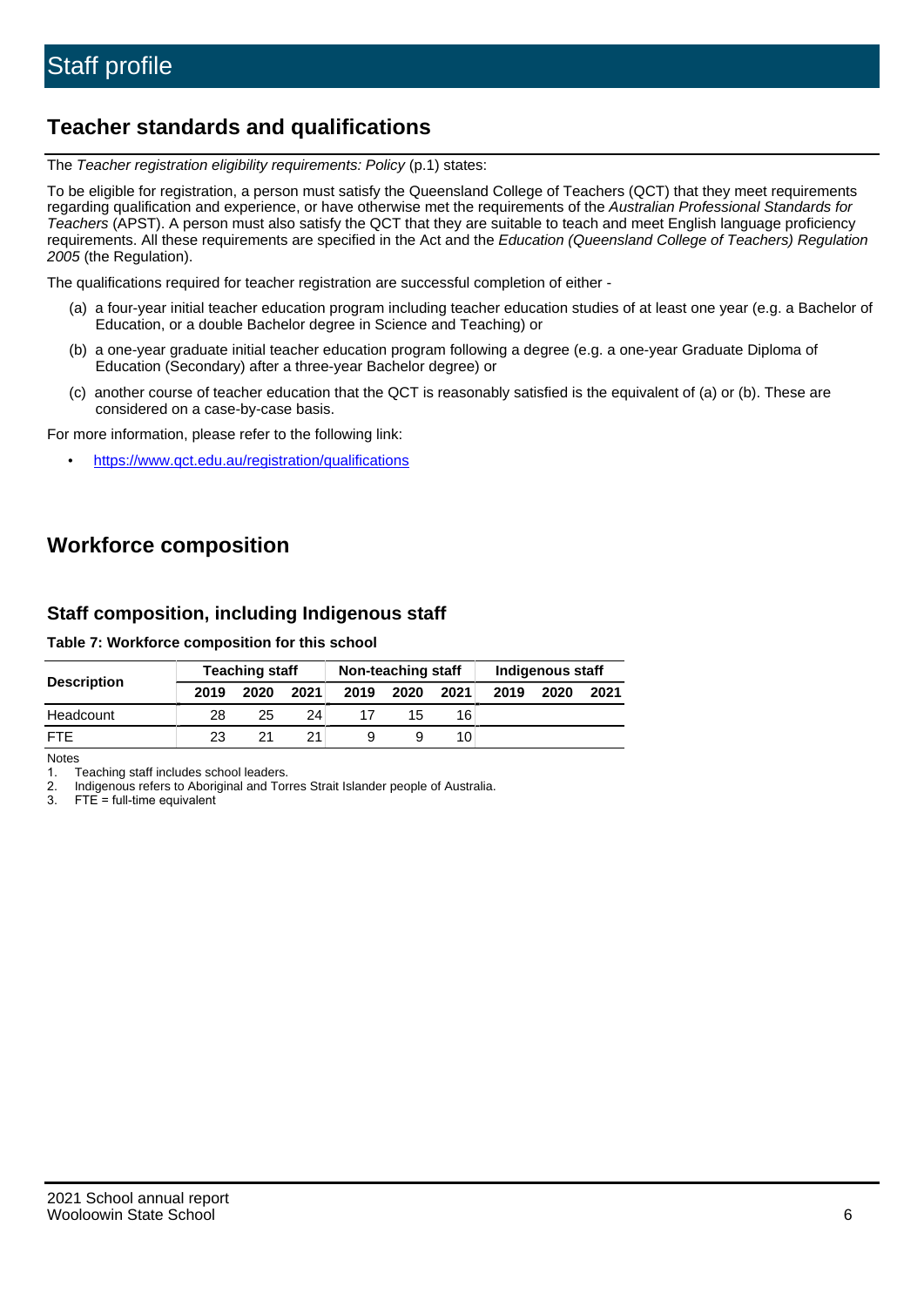# **Key student outcomes**

## **Student attendance**

Tables 8–9 show attendance rates at this school as percentages. In 2020, the COVID-19 health emergency affected student attendance in Queensland Government schools. Comparisons between 2020 and other years' attendance data should not be made.

#### **Table 8: Overall student attendance at this school**

| <b>Description</b>                                  | 2019 | 2020 | 2021 |
|-----------------------------------------------------|------|------|------|
| Overall attendance rate for students at this school | 95%  | 92%  | 94%  |

Notes

1. The attendance rate is the full- and part-time days attended as a percentage of enrolled school days.

2. Full-time students only.

#### **Table 9: Student attendance rates for each year level at this school**

| <b>Year Level</b> | 2019 | 2020 | 2021 |
|-------------------|------|------|------|
| Prep Year         | 95%  | 90%  | 92%  |
| Year <sub>1</sub> | 95%  | 92%  | 94%  |
| Year 2            | 95%  | 92%  | 94%  |
| Year <sub>3</sub> | 95%  | 94%  | 95%  |
| Year 4            | 95%  | 91%  | 96%  |
| Year 5            | 95%  | 92%  | 93%  |
| Year <sub>6</sub> | 94%  | 92%  | 93%  |

Notes

1. The attendance rate is the full- and part-time days attended as a percentage of enrolled school days.

2. Full-time students only.

3. DW = Data withheld to ensure confidentiality